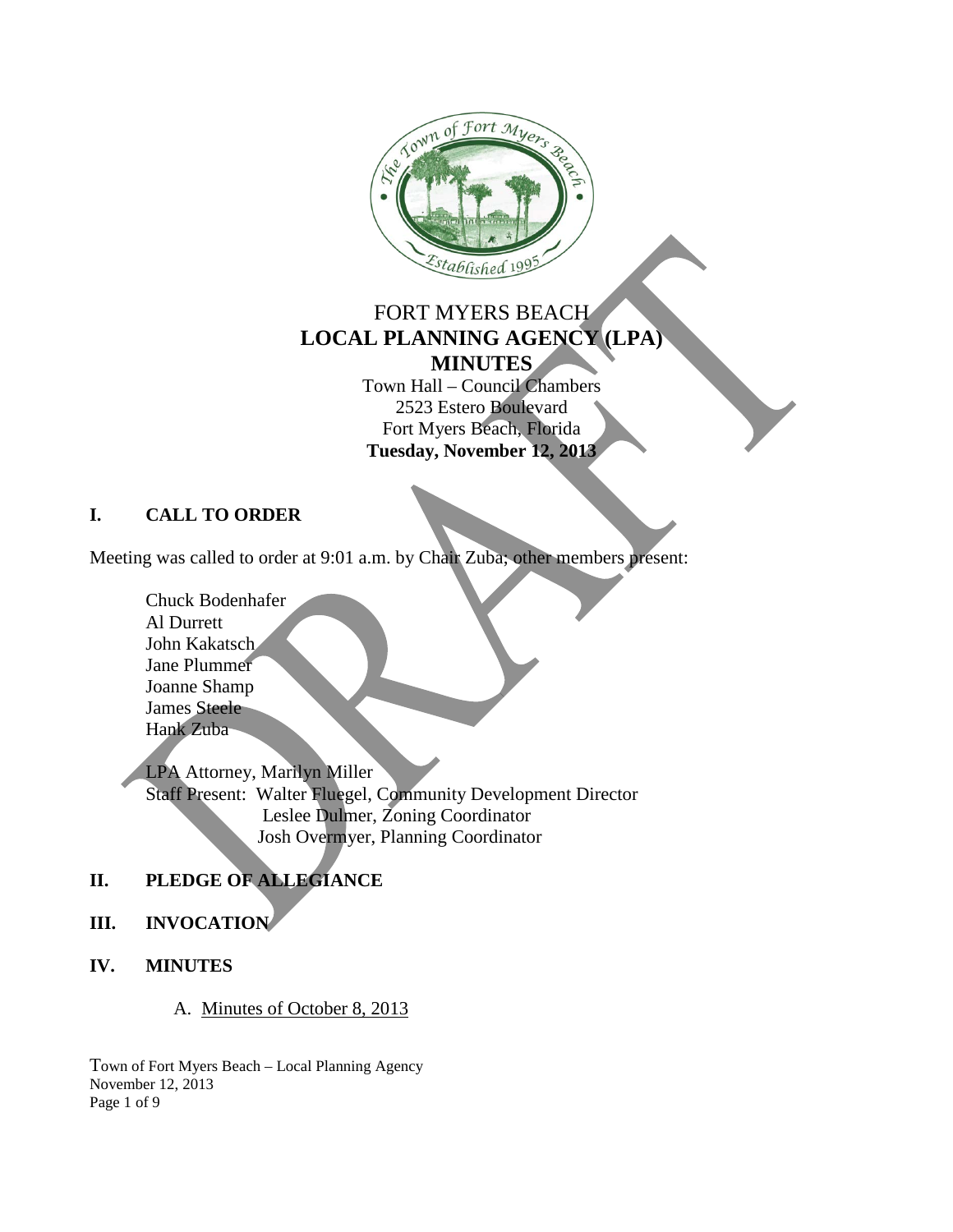**MOTION:** Ms. Shamp moved to approve the Minutes for October 8, 2013; second by Mr. Bodenhafer.

Vice Chair Shamp requested her comments on Page 5 be changed to: "Vice Chair Shamp explained the basis for her agreement with the concept of an overlay; how she viewed all short-term and long-term rentals as 'sleeping units'; her belief that noise levels needed should not be elevated to be consistent; commented on the compatibility of communities cited in the Review of Various Noise and Entertainment Regulations for other communities and the hours of entertainment, and supported noise measurement from the property line…"

# FULL EXCERPT OF OCTOBER 8<sup>TH</sup> COMMENTS BELOW:

SHAMP: "Thank you, um, first of all, uh, with regard to the communities that you; well, let me say I agree with the concept of an overlay because, uh, throughout the Town in our regulations; and many of the complaints have been regarding a level playing field; and I think the district provides that concept of a level playing field, a cult pattern of various special exceptions, um, is not really the proper way to govern or regulate. However, I feel that, uh, not grandfath-, you know not allowing grandfathering of exceptions, defeats the purpose of a level playing field. And I think that if you create reasonable, um, hours and create reasonable decibel levels, uh, it may be one hour this direction or that direction for someone a change in their current regulations, but, or current special exception, but, um, it would be minimal, a minimal change. There's not a lot going on a 2 AM on Fort Myers Beach, so if it gets pulled back to 1 AM I suspect it's very insignificant and I see no purpose of doing an overlay if you don't say "this is how it is," it's like the sign ordinance—you can't do it and then have all these special exceptions, you either have it or you don't, so, um. Secondly, I, I, take somewhat of a different, uh, feeling about this short-term, long-tern, etcetera. To me, any unit that has a bed in it is at some point a sleeping unit (laughs). Most people pack pajamas, some don't, you can go on a chemically induced bender, but, you know after 48 hours you're going to sleep; everybody, human beings need to sleep, and if you didn't need to you wouldn't have rented a unit. You didn't get it for the kitchen, ok, so, to me it makes no difference if you rented the darn place for three days or three months, or you've lived here 30 years, you're sleeping there and we need to respect that human beings cannot function without sleep. And I know when I go on the road, we just went recently on a long trip, and the one place we could not sleep, the darn air conditioner came on every 15 minutes—we finally set it at some ridiculous temperature so it'd stay there all night and like tripled up the blankets and that way it didn't like come off and on at least, but, um, this concept of you know, a maximum noise every 15 minutes or something is ridiculous, you are better off when things are consistent. Say whatever that level is that it stays level you're used to it and it becomes white noise to your brain. So, I too, object with this, the concept of the, uh this momentary.

Now as far as the decibel levels themselves, I'm not an expert in sound, I did notice you know, that the Town's that you selected to look at don't mean a hill of beans to me. Orlando and Wilmington— Wilmington isn't a year-round destination it gets too darn cold so people aren't putting up with this year-round. We put up with this 24, 24-7 and 12 months a year. When you look at, um, uh, Ocean City, it's interesting they would have our similar climate, they are putting this, putting up with this 12 months a year and you're saying they're too restrictive. Well, there's probably a reason why they're more restrictive because people are there all the time partying. And I, too, like Jane, moved to this island

Town of Fort Myers Beach – Local Planning Agency November 12, 2013 Page 2 of 9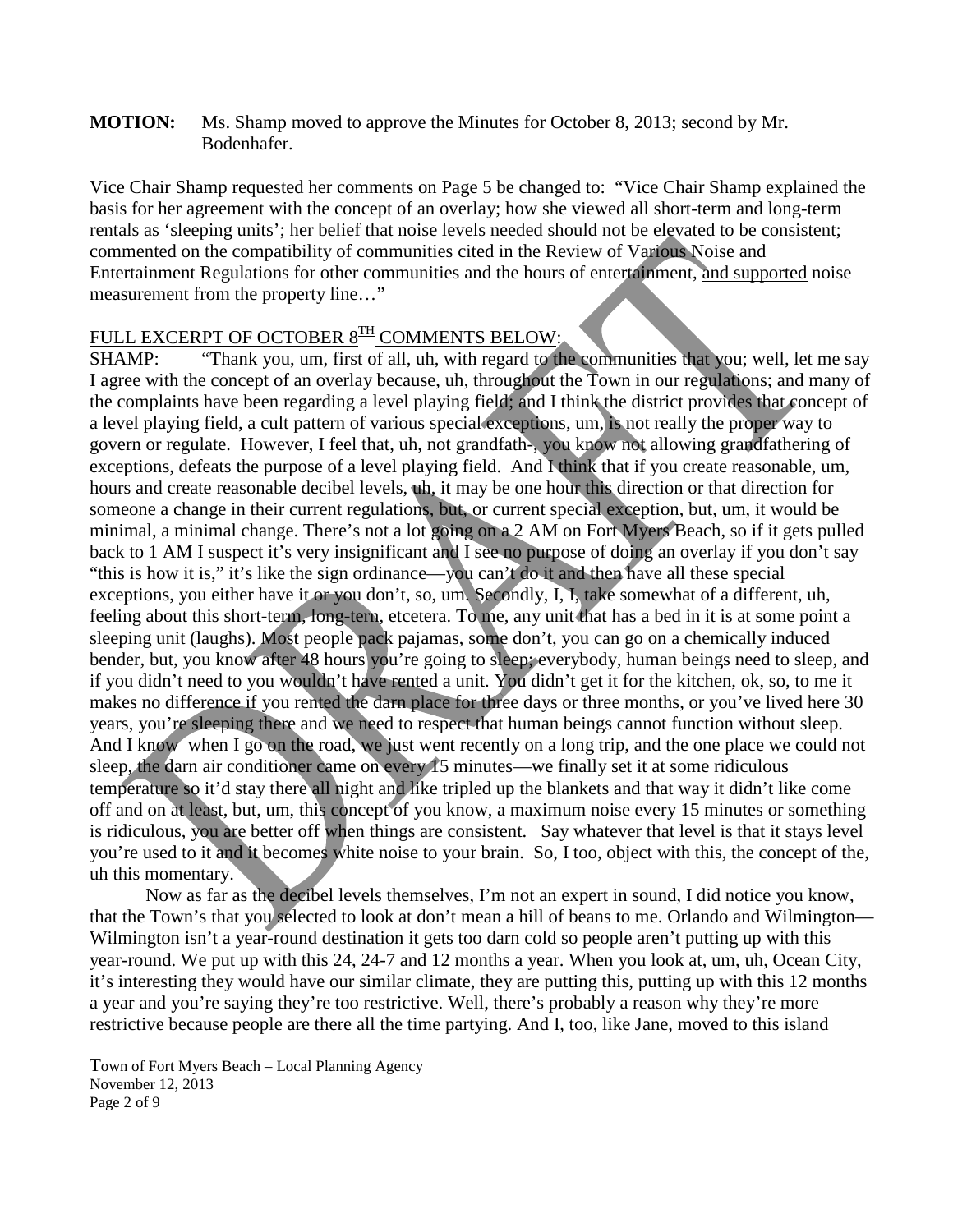because I like the restaurants, I like the businesses, I like the bars, my kids like to stay up late and go out late, so um, I want this district to succeed—don't misunderstand—but, um, I also want the sense of community to succeed too. We have a wonderful sense of community—funky, vibrant—very different, oceanic? bubbles is what makes this place special. I noticed that in, um, for instance in Naples, and I know they're stuffy-yeah, Naples is stuffy-but, um, you know for their indoor entertainment they definitely have all doors and windows to remain closed during performances. I mean that's how they control it, and they have a very vibrant  $5<sup>th</sup>$  Avenue—I bet they're earning a lot of money on  $5<sup>th</sup>$  Avenue in Naples. Um, and their hours of outdoor live entertainment are determined by City Council but their, uh, 10 PM, only til 10 PM Sunday through Wednesday and then midnight Thursday through Sunday. This is just, and then, um, what was interesting though they have a very, um, they use 25 feet from the property line for measuring it. My concern about where to measure this from is how does the owner know if they're exceeding it?—they certainly can't go up to the top floor of the Marina Towers and see how many decibels it is there for the receiver or each property line around them. If it's their property line, or 25 feet from their property line, they can have a sound meter, they have some way of knowing if they're being excessive or not. I mean how do you regulate yourself, um, compared to somebody else who's receiving it?—I think you need to be able to regulate yourself.

In Naples they also, um, incorporate in the sound—and once again, I don't know that much about noise—I do know that um, hertz is the, um, vibration-the frequency of vibration, so 500 hertz is 500 oscillations in a minute. Whereas, um, your, um, uh, decibels then is the, uh, a different measurement. And then interestingly enough, I notice in their ordinance they talk about the hertz, the, and then they increase and decrease the decibels according to the hertz. Now I understand that's very complicated but what it means is that there definitely is a difference. When you're playing nice, acoustic music compared to Metallica let's say, there's a different kind of feeling from the music at the same decibel. We've all had a kind of music that we like its changed our heart rate at the same volume. It doesn't matter, you know, to me when you play country western my heart like shuts down (laughs)—I don't like it, but, but, you know that's just me. But, you know taking offense is not just about, you know, the decibel level; it's the type of music and that's a problem too. When you raise the volume of what they play at one place compared to what they play at another place it offends different people in different ways. Um so at any rate, I, I, have some concerns about keeping the measurement at the property line, about raising it very much and I will make one other comment and this is in um, when you look at Bonita their stuff is really nebulous; they just, they call the sheriff and we do have an extensive ordinance but it doesn't come up under MuniCode, but, um, the other place that comes up was, um Sanibel. And of course once again, sleepy, but you know what Sanibel earns more money per year than we do (laughs). And on Sanibel they measure at the real property line where it's created and um, in the residential zone any public space or institutional zone, um, it's, you know in their restrictive hours up til 10 PM let's say, it's 66, uh, decibels and during the night it's, overnight its 60 and in the commercial zone they go only as high as 72 and in the quiet time, 65. Uh, let me see if there was any other comment before I turn over, um, I do think that the district boundary goes a little far south, um I know that when we did things, uh, uh, for instance for the Beached Whale when we did ours the Beacon Hotel says it's already—and I love the Beached Whale, I love the Beached Whale—but, um, the Beacon Motel said you know they have people who are leaving that have reserved for several days and they're leaving because they can't tolerate the sound and we didn't even put the porch outside yet, they didn't put their porch outside yet. And the fact is their comprehensive plan it discusses on, in page, uh, 423, it discusses

Town of Fort Myers Beach – Local Planning Agency November 12, 2013 Page 3 of 9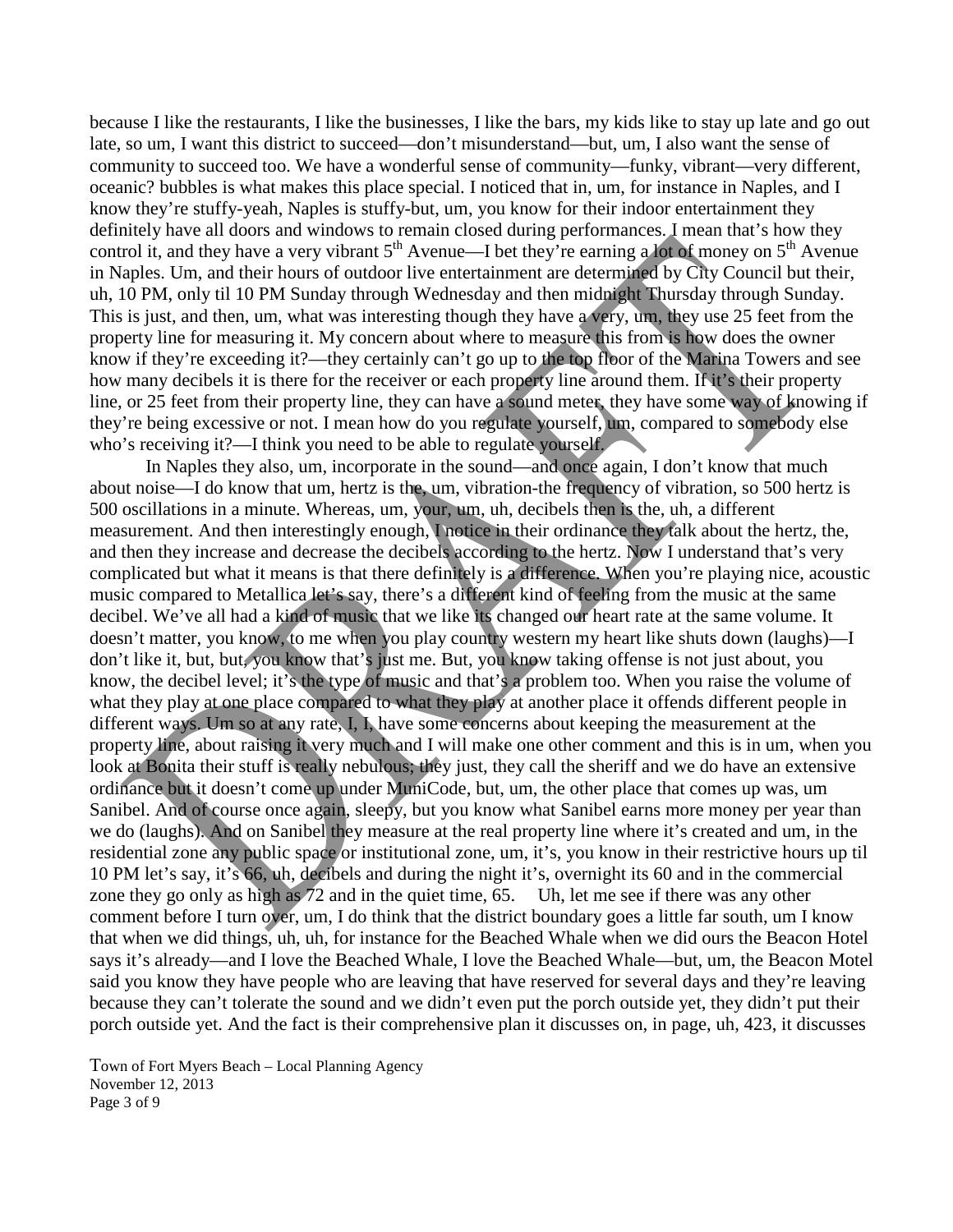the importance of transient tourist housing and says that the Town has to ensure policies and regulations that do not inadvertently contribute to the displacement of existing hotels and motels. And I think that's really important, it's not just Marina Towers, but there's a lot of, there's Sands Motel, there's a lot of hotels and motels as soon as you start down the Boulevard. I personally would not extend beyond Crescent Street, even Crescent Street itself in the comprehensive plan is viewed as a live-work area where people who want to work in the downtown district right there could live there, so I'm concerned about, I would not necessarily accept the boundary the way it is, and also, if you think about the development on Palermo and that canal that goes down there that just sends the music down the canal to some of our, what's becoming some of the most high-priced real estate on our island. We certainly don't want to discourage people from building \$2 million houses on the island either you know, we've got people who can't afford to rent month-to-month and we've got people who are building multimillion dollar houses—that's the beauty of this island. All of them should be able to get a good night's sleep, no matter where they're living. And then finally sorry, um, let me see, I think that's all. And I'd like to commend both Nervous Nellie's and John Richard, I do think that they're, they to try to be, um, good business owners and very community-minded and um, it's good to see them here and concerned and try to um, balance their business interests and not just overrun the uh, interests of the residents and the people around as well, so... "

Motion maker and second agreed with the amendment.

**VOTE:** Motion approved, 7-0.

## **V. PUBLIC HEARING**

## A. DCI2012-0003 Lighthouse Resort CPD Amendment

Chair Zuba opened the Public Hearing.

LPA Attorney Miller swore in the witnesses.

Attorney Beverly Grady, authorized agent for Lighthouse Resort, Inc., explained how when the Applicant appeared before Town Council that it was realized there was an additional deviation that needed to come back to the LPA. She requested an additional deviation from LDC Sec. 30-154(a), the requirement for illumination of letters through an opaque background to allow the existing internally illuminated signs to remain (Signs A, B, C, & D). She requested approval of the Applicant's request and staff's recommendation.

Town Attorney Miller pointed out that under the Town's current sign ordinance back-lit signs were not permitted; and that staff was recommending approval. She suggested the LPA might want to consider limiting it to these particular signs and if the signs were replaced, that the back-lit sign would no longer be permitted.

Town of Fort Myers Beach – Local Planning Agency November 12, 2013 Page 4 of 9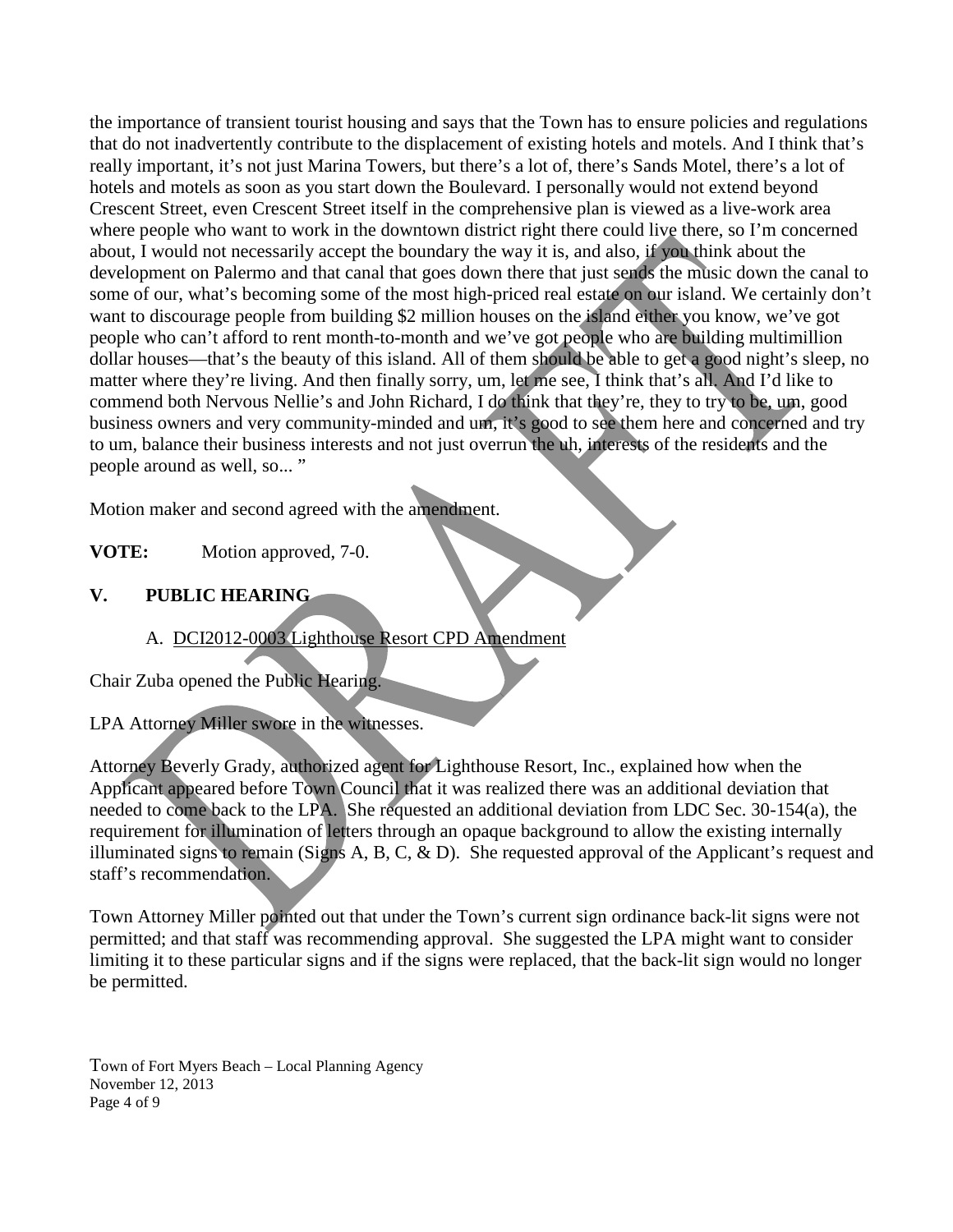Planning Coordinator Overmyer noted the Town Attorney's suggestion was included in the staff memo as a recommended condition of approval.

Planning Coordinator Overmyer presented comments for DCI2012-0003 Lighthouse Resort CPD Amendment (Sign Deviations), deviation from LDC Sec. 30-154(a), the requirement for illumination of letters through an opaque background to allow the existing internally illuminated signs to remain on behalf of the Town of Fort Myers Beach. He reviewed the deviation requested:

• Deviation  $#17$  – relief from LDC Sec. 34-154(a) for internal illumination of the sign faces to remain as existing, where they would otherwise be required to emit light only from the letters and symbols of the sign face; staff recommended **approval** of this deviation.

Vice Chair Shamp did not feel the request was for a *de minimis* variance, and questioned why staff did not recommend that the Applicant "*block out the background and allow light to shine through the letters and the symbols".*

Planning Coordinator Overmyer explained how the Applicant's request was for a deviation and not a variance.

Chair Zuba questioned if approval would set precedent.

Planning Coordinator Overmyer noted the subject property was a CPD; and that the Town Council had approved all the other requested deviations for the subject property.

Community Development Director Fluegel described what he believed could be one other instance where this had been allowed (i.e. variance at the Beach Theater).

Discussion was held concerning the Applicant's spot-lit and back-lit signage; and problems with lighting shining up.

Mr. Kolar, Applicant, stated if any of the subject signage had lights shining up that he would make sure that was fixed and change them to lights shining downward on the sign.

Public Comment opened.

No speakers.

Public Comment closed.

Vice Chair Shamp discussed her belief that the request was not the *de minimis*.

Ms. Plummer noted the existing signage was part of a CPD.

Town Attorney Miller pointed out the original CPD did not address signage.

Town of Fort Myers Beach – Local Planning Agency November 12, 2013 Page 5 of 9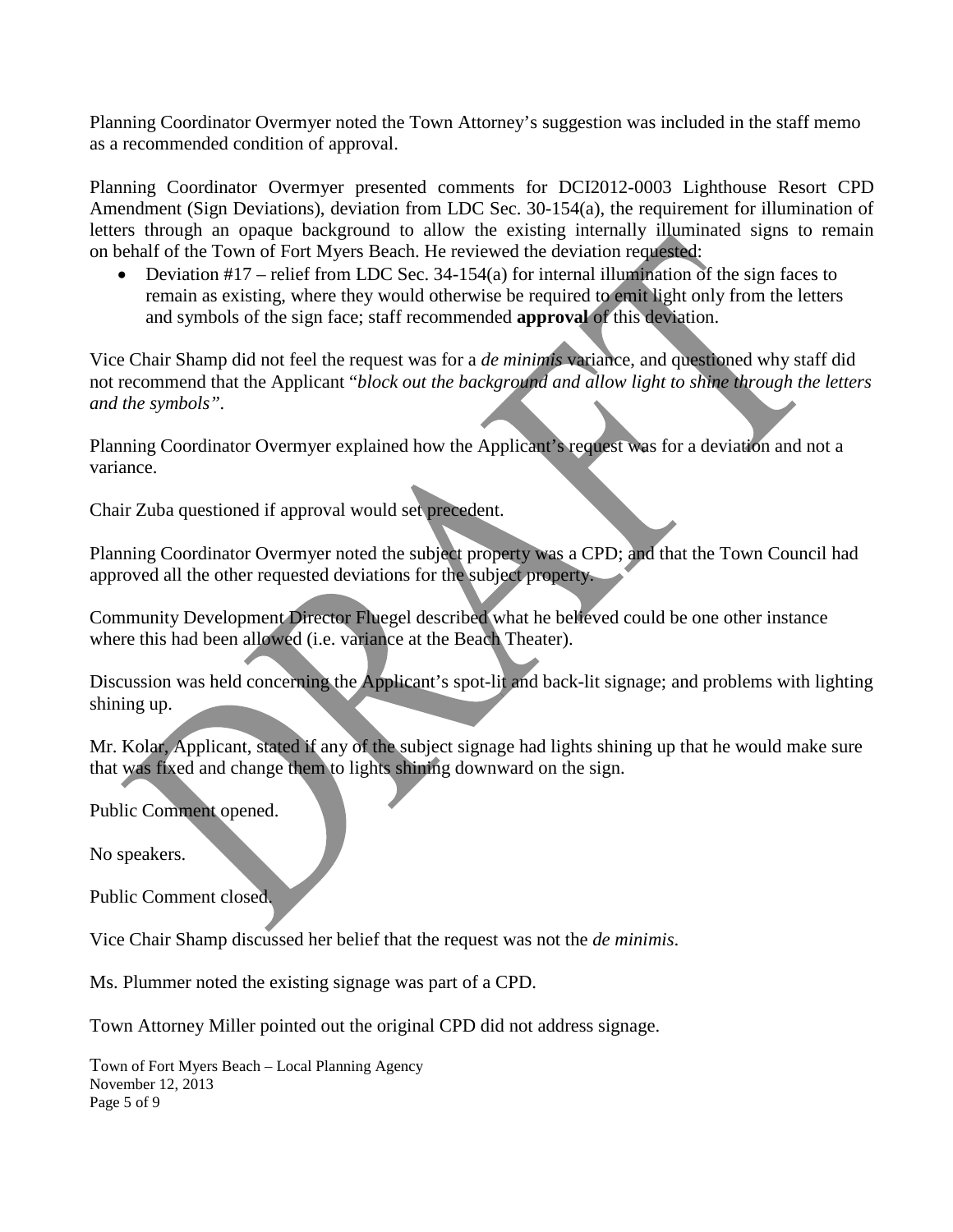Ms. Grady indicated that the original CPD did not depict the height, the area or the back-lit situation, just the location.

- **MOTION:** Vice Chair Shamp moved that the LPA recommended denial of the Applicant's request; second by Mr. Kakatsch.
- **VOTE:** Motion denied; 2-5. Messrs. Bodenhafer, Durrett, Steele, and Zuba and Ms. Plummer dissenting.
- **MOTION:** Mr. Steele moved that the LPA recommend approval of the Applicant's request with Condition #18 made by staff; second Mr. Bodenhafer.

**VOTE:** Motion approved; 5-2. Vice Chair Shamp and Mr. Kakatsch dissenting.

B. Houseboat, LLC

Chair Zuba opened the Public Hearing.

- i. REZ2013-0001
- ii. SEZ2013-0005
- iii. VAR2013-0006

Town Attorney Miller reported she received a communication requesting a continuance of the case.

John Richard, Applicant, requested a continuance to January 14, 2014.

Public Comment opened.

No speakers.

Public Comment closed.

**MOTION:** Vice Chair Shamp moved that the LPA approve the Applicant's request to continue the hearing on REZ2013-0001, SEZ2013-0005, and VAR2013-0006 to a date certain of the LPA meeting of January 14, 2014; second Ms. Plummer.

Mr. Steele questioned the Applicant as to why he requested a continuance.

Mr. Richard explained the basis for his request as it pertained to zoning issues.

Discussion was held regarding conventional zoning, CPDs, and master concept plans.

Town of Fort Myers Beach – Local Planning Agency November 12, 2013 Page 6 of 9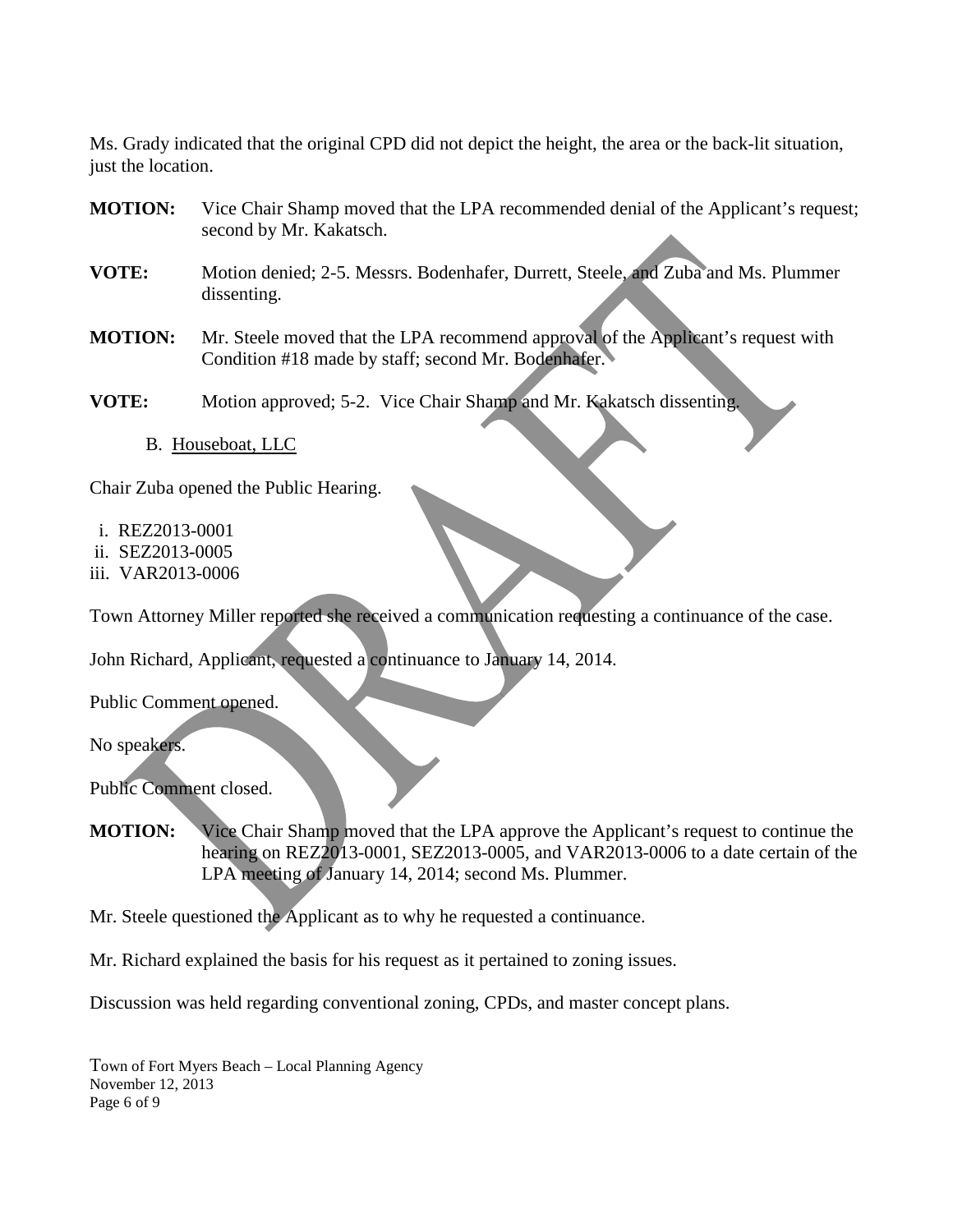#### **VOTE:** Motion approved; 7-0.

C. Rusty's Shipwreck

Chair Zuba opened the Public Hearing.

- i. REZ2013-0002
- ii. SEZ2013-0006
- iii. VAR2013-0007

John Richard, Applicant, requested a continuance to January 14, 2014.

Public Comment opened.

No speakers.

Public Comment closed.

- **MOTION:** Ms. Plummer moved that the LPA approve the Applicant's request to continue the hearing on REZ2013-0002, SEZ2013-0006, and VAR2013-0007 to a date certain of the LPA meeting of January 14, 2014; second Mr. Steele.
- **VOTE:** Motion approved; 7-0.
	- D. Ordinance 13-XX

AN ORDINANCE AMENDING CHAPTER 34, ARTICLE IV, DIVISION 2, IN THE TOWN OF FORT MYERS BEACH LAND DEVELOPMENT CODE, "ACCESSORY USES, BUILDINGS, AND STRUCTURES;" AMENDING SECTION 34-1173, "DEVELOPMENT REGULATIONS;" ADDING A NEW SUBSECTION (3), "HEIGHT" TO PROVIDE THAT ACCESSORY STRUCTURES MUST COMPLY WITH THE HEIGHT LIMITATIONS FOR PRINCIPAL STRUCTURES AND PROVIDING THAT SWIMMING POOLS AND SWIMMING POOL DECKS CANNOT BE HIGHER THAN THE CROWN OF THE ADJACENT ROADWAY; PROVIDING FOR SEVERABILITY AND AN EFFECTIVE DATE.

Town Attorney Miller described how the Town Council had discussed and taken action on the issue of elevated pools. She reported the Council had approved that no building permits for elevated pools would be issued at this time, and if a person sought an elevated pool permit they would appear before Town Council on a case-by-case basis to request approval. She reviewed the proposed ordinance which was similar to Sanibel's ordinance; and noted how it would prohibit elevated pools until such time when Council had time to review and make a decision on the matter.

Discussion was held concerning the proposed ordinance; 25' waterway setbacks; FEMA regulations; accessory uses and principal structures; 'zoning in progress'; exceptions for certain accessory structures (i.e.

Town of Fort Myers Beach – Local Planning Agency November 12, 2013 Page 7 of 9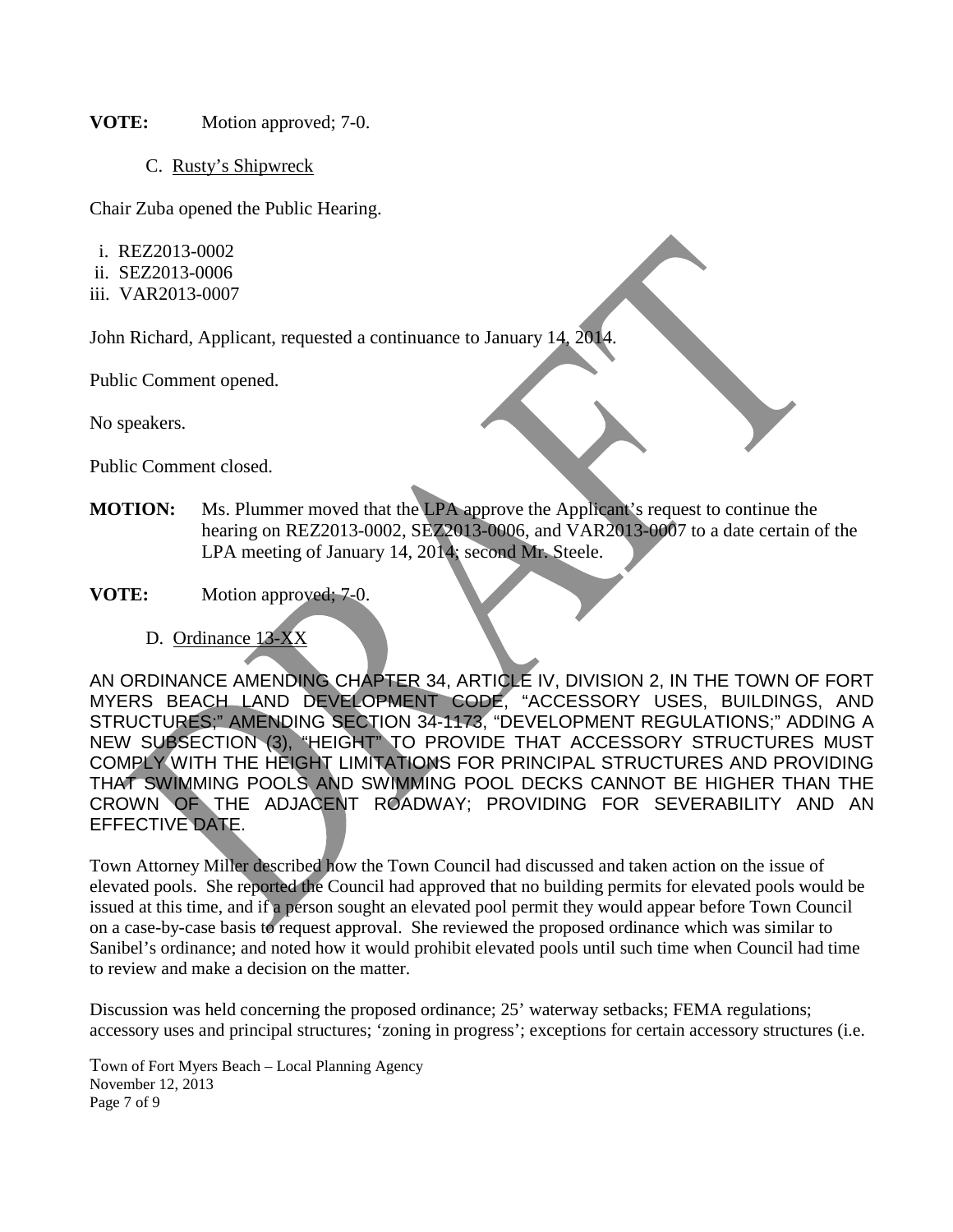non-roofed structures); swimming pools-at-grade; and setbacks for seawalled, artificial, and natural bodies of water properties as they related to elevated pools.

Community Development Director Fluegel reported Town Council would discuss further the topic of elevated pools at a Work Session on November 18<sup>th</sup>. He explained how staff presented the issue to Council on August 5, 2013, and discussed '*elevated scale*' and view corridors.

Discussion continued regarding the proposed ordinance and FEMA standards related to pools.

Town Attorney suggested the LPA could make a recommendation to Town Council that they consider elevated pools and take into consideration view corridors.

**MOTION:** Mr. Bodenhafer moved to approve the amendment as written; second by Mr. Kakatsch.

Ms. Plummer questioned if the proposed ordinance included patios, porches, and similar structures.

Community Development Director Fluegel explained if a permit was submitted with a substantially elevated deck, staff would probably request that the application go forward to Council for interpretation.

Discussion was held concerning attached and detached accessory structures; and accessory structures accessible from the house.

Town Attorney Miller suggested changing the proposed ordinance to include "*swimming pools, patios, or decks*".

Discussion continued regarding attached and detached accessory structures and setback requirements.

#### **VOTE:** Motion approved; 7-0.

Public Comment opened.

Robin Thurston, 1010 Estero, questioned if they would be on an upcoming LPA agenda.

Community Development Director Fluegel reviewed the status of the working group for the matter of outdoor displays; and estimated that the topic may come before the LPA in January or February.

Public Comment closed.

Mr. Steele questioned a 90-day delay as it pertained to permits for outdoor displays.

Community Development Director Fluegel discussed his belief that the outdoor display permit was extended to January  $1<sup>st</sup>$ ; and would probably have to go back before Council.

## **VI. LPA MEMBER ITEMS AND REPORTS**

Town of Fort Myers Beach – Local Planning Agency November 12, 2013 Page 8 of 9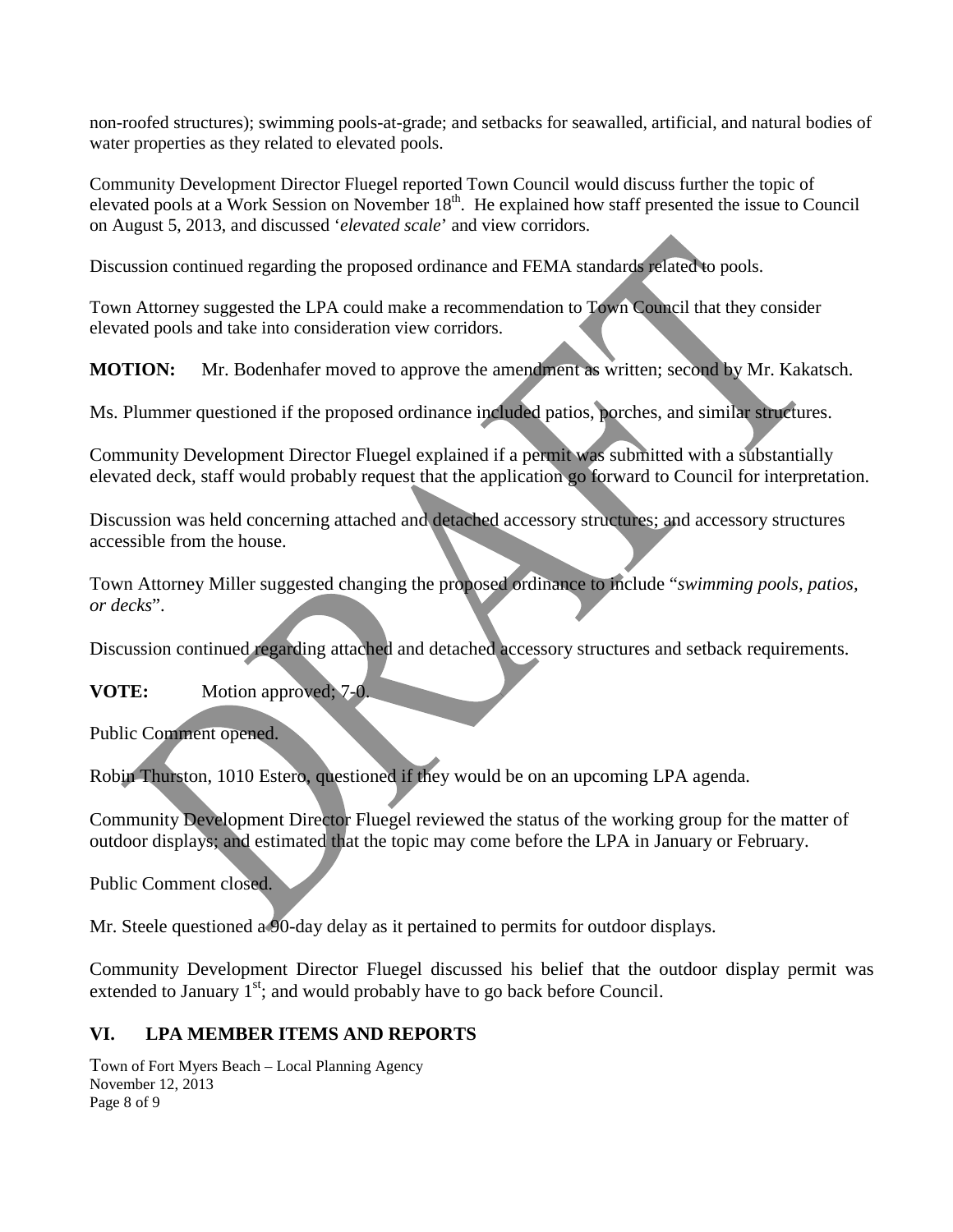Vice Chair Shamp – thanked Mr. Durrett, vendors, and people at Santini Plaza for the Paint the Beach event.

Mr. Durrett – hoped the Friends of the Arts would be able to do more similar events in the future.

Mr. Kakatsch – no items or report.

Mr. Bodenhafer – concurred with Vice Chair Shamp.

Mr. Steele – no items or report.

Ms. Plummer - no items or report.

Chair Zuba – questioned the status of the flood insurance matter and the Biggert-Waters NFIP Reform Act and how the LPA could address the issue.

Community Development Director Fluegel discussed staff's concerns regarding flood insurance issues such as but not limited to rates, community rating system, 50% Rule, etc. He noted that staff thought it might be worth investigating an incentive elevation program, and would be interested in having a working session with the LPA.

Discussion was held concerning flood insurance issues; and consensus approved staff to schedule a working session for the LPA on the matter.

Discussion was held regarding who should attend the work session; and staff would check on the availability of Council Chambers for next Tuesday.

Discussion continued regarding FEMA regulations, flood insurance, and home insurance rates.

Consensus approved to change the Work Session from next week to December 3<sup>rd</sup>.

## **VII. LPA ATTORNEY ITEMS**

LPA Attorney Miller – no items or report.

## **VIII. COMMUNITY DEVELOPMENT DIRECTOR ITEMS**

Community Development Director Fluegel - no items or report.

#### **IX. LPA ACTION ITEM LIST REVIEW**

No discussion.

Town of Fort Myers Beach – Local Planning Agency November 12, 2013 Page 9 of 9